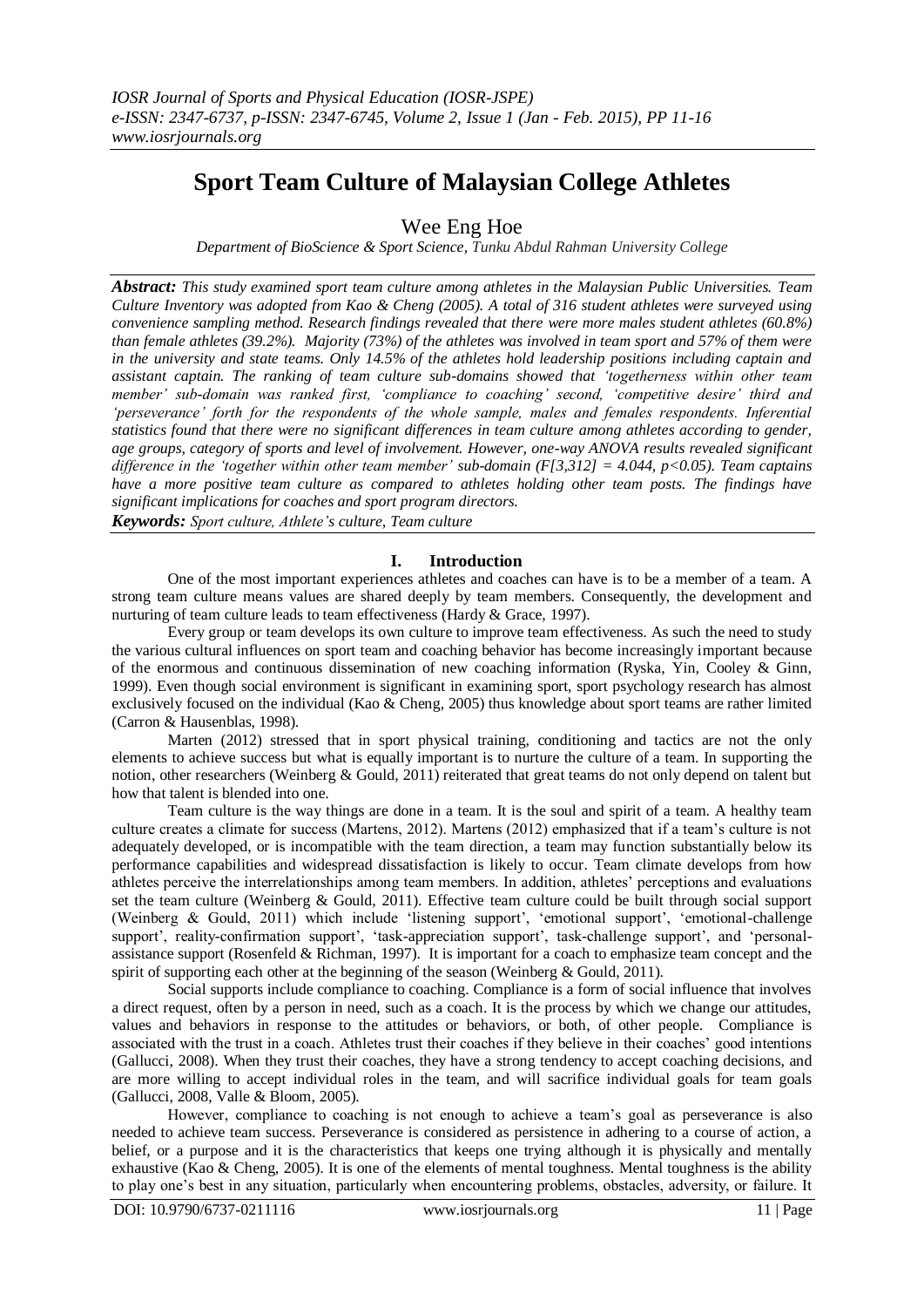brings out the best in performers when they have the most at stake. Mental toughness revolves around creating and maintaining an ideal mental performance state (Gallucci, 2008).

Mental toughness coupled with competitive desire would ensure team success. Martens (2012) defined competition as a process that encompasses four distinct events or stages (objective competitive situation, subjective competitive situation, response and consequences). Different athletes experience different competitive processes. An individual is capable of influencing the relationship among various stages (Weinberg & Gould, 2011). Personal attributes, such as previous experience, ability, motivation and attitude could influence a person's responses in a competition. In short, the competitive process could be viewed through four stages.

Team culture can take many forms. It includes developing a winning attitude, instilling commitment, inculcating pride, building team spirit, organizing practice procedures, understanding game protocol, committed to the style of leadership, accepting how decision is made and dress codes. However, this study was to examine team culture in terms of perseverance, compliance to coaching, togetherness within other team member, and competitive desire.

# **II. Methodology**

#### **2.1Conceptual Framework**

The conceptual framework of this study is a composite of the schematic conception of four team culture factors (Fig. 1). The conception of team culture is based on the model proposed by Kao and Cheng (2005). This team culture model deals with the relationship of four domains that is perseverance, compliance to coaching, togetherness within other team member and competitive desire.



**Fig. 1: The Team Culture Model (Kao & Cheng, 2005)**

#### **2.2 Participants**

Convenience sampling method was used to solicit information from student athletes. The sample consisted of 316 undergraduate athletes from six public universities (192 males, 124 females) aged 17-26 years  $(M = 23.54$  years,  $SD = 1.83$  and they have participated in 23 various sports. Thirty nine of the athletes participated in individual sport (e.g. shooting, weight lifting, athletics, and rhythmic gymnastics), 229 in team sport (e.g. netball, basketball, volleyball, hockey, and softball), 35 in mixed sport (e.g. badminton, archery, table-tennis and squash) and 18 in martial arts (e.g. Malay Martial Art ['SilatOlahraga'], Tae-kwon-do and Karate). In terms of level of involvement, athletes were involved at national ( $n = 20$ ), state ( $n = 131$ ), university  $(n = 103)$ , zone  $(n = 12)$ , district  $(n = 21)$ , college  $(n = 15)$ , and school  $(n = 14)$  levels. As for position held, only 14.5% of the surveyed athletes hold a post in their teams. Thirty two held the post of captain, 5 were assistant captains and 9 held other posts in their teams.

#### **2.3 Measures**

The inventory consisted of 25 items which were divided into 4 sub-domains. The four sub-domains are perseverance' (9 statements), 'compliance to coaching' (6 statements), 'togetherness within other team member' (5 statements) and 'competitive desire' (5 statements). The four factors or dimensions were found to be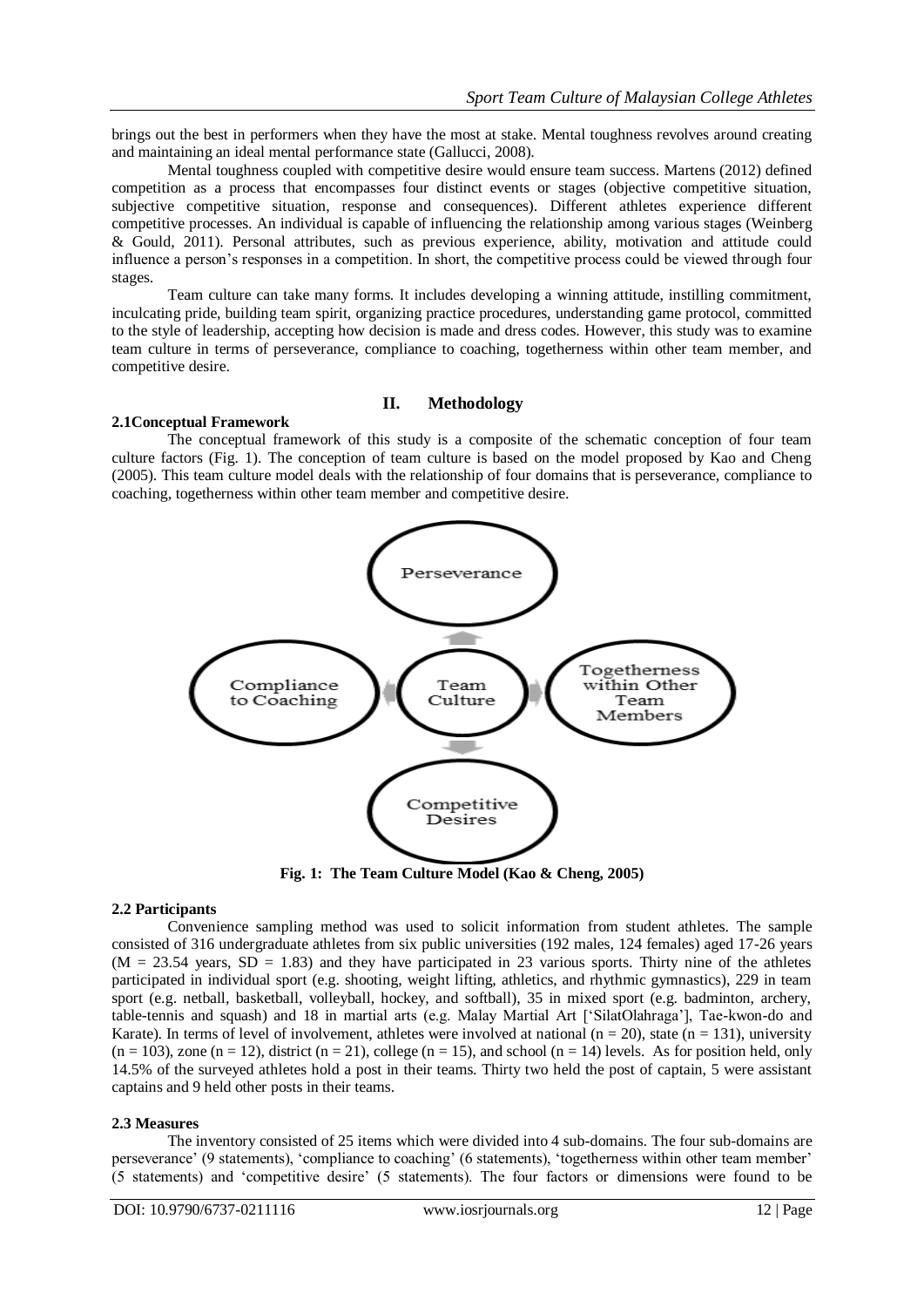internally consistent with high alpha coefficients: perseverance (0.91), compliance to coaching (0.88), togetherness within other team member (0.86) and competitive desire (0.83). The coefficient alpha for the whole sample is 0.92. The inventory was pilot tested in Malaysia and reliability of the four sub-domains was reported as: perseverance (0.871), compliance to coaching (0.860), togetherness within other team member (0.846) and competitive desire (0.812). The reliability of inventory was 0.931.

The statements were scored from one to six. All the items were weighed on a priori weight method from Very Much My Characteristic (6), My Characteristic (5), Majority of them My Characteristic (4), Majority of them Not My Characteristic (3), Not My Characteristic (2) to Very Much Not My Characteristic (1). The sum of the 25 items provides an indication of a subject's team culture. A maximum score of 150 points would indicate a very high level of Team Culture while a minimum score of 25 points would indicate otherwise.

# **2.4 Statistical Methods**

Descriptive statistics such as mean, standard deviation and unweighted mean were calculated. Unweighted mean is calculated by dividing the mean value of each sub-category with the number of items. A mean value above 3.50 showed dominant team culture, a mean value below 3.50 is considered the opposite and a mean value of 3.50 is deemed neutral. T-tests were computed to determine whether differences exist in the stress mean scores for each sub-category according to gender. One-way ANOVA were computed to determine whether differences existed between the team culture mean scores for the independent factors of age, category of sport, level of involvement and position held in the team. All t-test and ANOVA in this study were carried out at 95% confidence level, using SPSS Ver. 16 for Windows. For the one-way ANOVA, where F-tests were significant, a post-hoc test using the Tukey-HSD test was employed.

# **III. Research Findings**

As shown in Table 1, the males and female athletes demonstrated moderate high score for team culture (unweighted mean = 4.85). 'Togetherness within other team member' sub-domain (unweighted mean = 5.02  $\&$ 5.01) was the most dominant sub-domain as compared to the other three sub-domains. Both male and female athletes ranked the four sub-domains similarly.

|  |  | <b>Table 1:</b> Descriptive Statistics of Team Culture Sub-Domains for Male $(N=192)$ and Female $(N=124)$ Athletes |
|--|--|---------------------------------------------------------------------------------------------------------------------|
|--|--|---------------------------------------------------------------------------------------------------------------------|

| Sub-scale                             | No. of<br>item | Unweighted<br>Mean Scores<br>Mean |       |      | Std. Deviation |      | Rank |          |   |
|---------------------------------------|----------------|-----------------------------------|-------|------|----------------|------|------|----------|---|
|                                       |                | М                                 |       | M    |                | M    | F    | M        | E |
| Perseverance                          |                | 42.98                             | 42.59 | 4.78 | 4.73           | 5.68 | 5.48 | $\Delta$ | 4 |
| Compliance to Coaching                |                | 29.19                             | 29.35 | 4.87 | 4.89           | 4.29 | 4.41 |          |   |
| Togetherness within Other Team Member |                | 25.10                             | 25.05 | 5.02 | 5.01           | 3.37 | 3.64 |          |   |
| <b>Competitive Desire</b>             |                | 24.04                             | 23.70 | 4.81 | 4.74           | 3.81 | 3.81 |          |   |

Note:  $M = Male$ ,  $F = Female$ 

**Table 2**: T-Tests of Mean Differences in Team Culture Scores of Male and Female Athletes

| Team Culture sub-domains              | Variable | No. of | Mean   | S.D.  | t-value  | p     |
|---------------------------------------|----------|--------|--------|-------|----------|-------|
|                                       |          | cases  |        |       |          |       |
| Perseverance                          | Male     | 192    | 42.98  | 5.68  | 0.605    | 0.545 |
|                                       | Female   | 124    | 42.59  | 5.48  |          |       |
| Compliance to Coaching                | Male     | 192    | 29.19  | 4.29  | $-0.325$ | 0.746 |
|                                       | Female   | 124    | 29.35  | 4.41  |          |       |
|                                       | Male     | 192    | 25.10  | 3.37  | 0.126    | 0.900 |
| Togetherness within Other Team Member | Female   | 124    | 25.05  | 3.64  |          |       |
| Competitive Desire                    | Male     | 192    | 24.04  | 3.81  | 0.775    | 0.439 |
|                                       | Female   | 124    | 23.70  | 3.81  |          |       |
|                                       | Male     | 192    | 121.31 | 13.78 | 0.379    | 0.705 |
| Team Culture                          | Female   | 124    | 120.69 | 14.75 |          |       |

Based on the results in Table 2, t-values were not significant at p<.05 for all the four sub-domains. Hence, there were no significant differences between male and female athletes for all the four sub-domains. Table 3 showed the relationship between team culture and position held in the team. For the purpose of this analysis, the positions held in the sport teams were categorized into team captain, assistant captain, other position or team member (no position). F-values of the four domains in Table 3 showed that only the Togetherness Within Other Team Member' domain was significant at  $p < 0.05$ . Team captains (M = 26.35) have a more positive team culture as compared to athletes holding other posts in the teams ( $M = 22.33$ ). Inferential statistics on team culture based on age groups (perseverance  $[F=0.888, p>0.05]$ , compliance to coaching  $[F=1.841, p>0.05]$ , togetherness within other team members  $[F=1.878, p>0.05]$ , competitive desire  $[F=2.448, p>0.05]$  $p>0.05$ ]), category of sports (perseverance [F=1.381, p $>0.05$ ], compliance to coaching [F=1.003, p $>0.05$ ],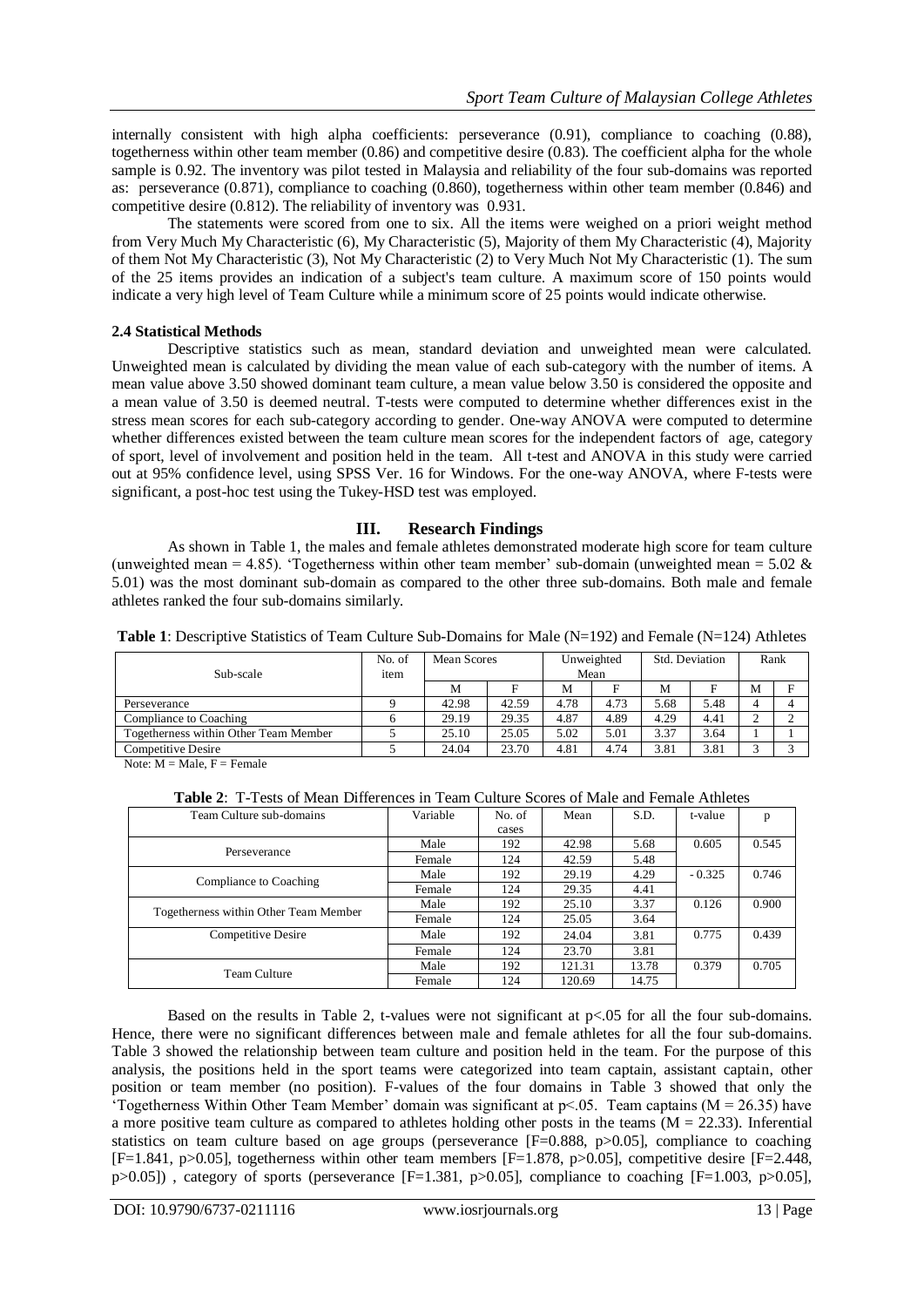togetherness within other team members [F=1.644, p>0.05], competitive desire [F=0.420, p>0.05]) and level of sport involvement (perseverance  $[F=1.122, p>0.05]$ , compliance to coaching  $[F=1.568, p>0.05]$ , togetherness within other team members [F=0.444, p>0.05], competitive desire [F=1.672, p>0.05]) were not statistically significant for each of the team culture sub-scales.

| I controll Tick in opone Fealing         |                       |                   |     |                |       |         |                       |  |
|------------------------------------------|-----------------------|-------------------|-----|----------------|-------|---------|-----------------------|--|
| Sub-domain                               |                       | Sum of<br>Squares | df  | Mean<br>Square | F     | Sig.    | Post-hoc<br>Tukey-HSD |  |
| Perseverance                             | Between Groups        | 62.127            | 3   | 20.709         | .660  | .577    | <b>NS</b>             |  |
|                                          | Within Groups         | 9795.300          | 312 | 31.395         |       |         |                       |  |
|                                          | Total                 | 9857.427          | 315 |                |       |         |                       |  |
| Compliance to coaching                   | Between Groups        | 91.791            | 3   | 30.597         | 1.642 | .180    | <b>NS</b>             |  |
|                                          | Within Groups         | 5812.447          | 312 | 18.630         |       |         |                       |  |
|                                          | Total                 | 5904.237          | 315 |                |       |         |                       |  |
| Togetherness within other team<br>member | Between Groups        | 142.280           | 3   | 47.427         | 4.044 | $.008*$ | C > OP                |  |
|                                          | Within Groups         | 3658.742          | 312 | 11.727         |       |         |                       |  |
|                                          | Total                 | 3801.022          | 315 |                |       |         |                       |  |
| Competitive desire                       | Between Groups        | 70.281            | 3   | 23.427         | 1.627 | .183    | <b>NS</b>             |  |
|                                          | Within Groups         | 4492.057          | 312 | 14.398         |       |         |                       |  |
|                                          | Total                 | 4562.339          | 315 |                |       |         |                       |  |
| Team culture                             | <b>Between Groups</b> | 972.684           | 3   | 324.228        | 1.629 | .183    | <b>NS</b>             |  |
|                                          | Within Groups         | 62103.784         | 312 | 199.051        |       |         |                       |  |
|                                          | Total                 | 63076.468         | 315 |                |       |         |                       |  |

**Table 3:** Anova on Mean Team Culture Scores of Student Athletes When Compared To Position Held in Sport Team

\*. The mean difference is significant at the 0.05 level.  $TM = Team$  member,  $C = Captain$ ,  $AC = Assistant Captain$ ,  $OP = Other Position held$ 

#### **IV. Discussions**

The findings of this study showed that as a whole, student athletes from the Malaysian public universities demonstrated favourable response toward team culture. In addition, both male and female student athletes ranked all the four sub-domains similarly. The mean scores for team culture and the four sub-domains were almost similar for both male and female athletes. This finding is consistent with the findings of Weinberg and Gould (2011) in their work of 'Group and team dynamics'. They emphasized that sports teams are a special type of group. It was found that athletes in group have mutual interaction and task interdependence which subsequently led to collective sense of identity; the 'we-ness' rather than 'I-ness'. Similarly other researchers (Carron & Hausenblas, 1998) stressed that team members must interact with each other to accomplish shared objectives.

Perseverance is considered as steady persistence in adhering to a course of action, a belief, or a purpose which is also known as steadfastness. The high unweighted means for male and female (4.78 and 4.73) showed that athletes in this study were tough mentally. Mental toughness is the ability to play one's best in any situation, particularly when encountering problems, obstacles, adversity, or failure. It brings out the best in performers when they have the most at stake. Mental toughness revolves around creating and maintaining an ideal mental performance state (Burton & Raedeke, 2008). However, contemporary social psychologists have shifted their emphasis from static personality traits to an increased emphasis on the importance of the interaction between cognitive processes and situational factors in influencing behavior (Bowers, 1973; Mischel, 1968). On the other hand, Deci (1978) argued that process motivation is more likely to lead to consistent behaviour than product motivation because the continued participation of the athlete is not unduly dependent upon an objectively successful outcome (Deci, 1978). Athletes involved would enjoy their participation without being affected by extrinsic motivation. As such, coaches can intentionally nurture this process orientation in their athletes (Luschen, 1970). Other researchers concurred that persistence in sport is likely if the group atmosphere in which the activity takes place is perceived by the athlete to be socially supportive. Persistence in an activity is partially a function of the quality of the environment in which the athlete functions (Duquin, 1978).

The high unweighted means of compliance to coaching for male (M=4.87) and female (M=4.89) could be explained in terms of compliance, which is a form of social influence that involves a direct request, often by a person in need, such as a coach. In addition, compliance to coaching may be viewed in terms of social influence. Social influence is the process by which a team member changes his or her attitude, value and behaviour in response to the attitudes or behaviours, or both, of other people. In sport, the most important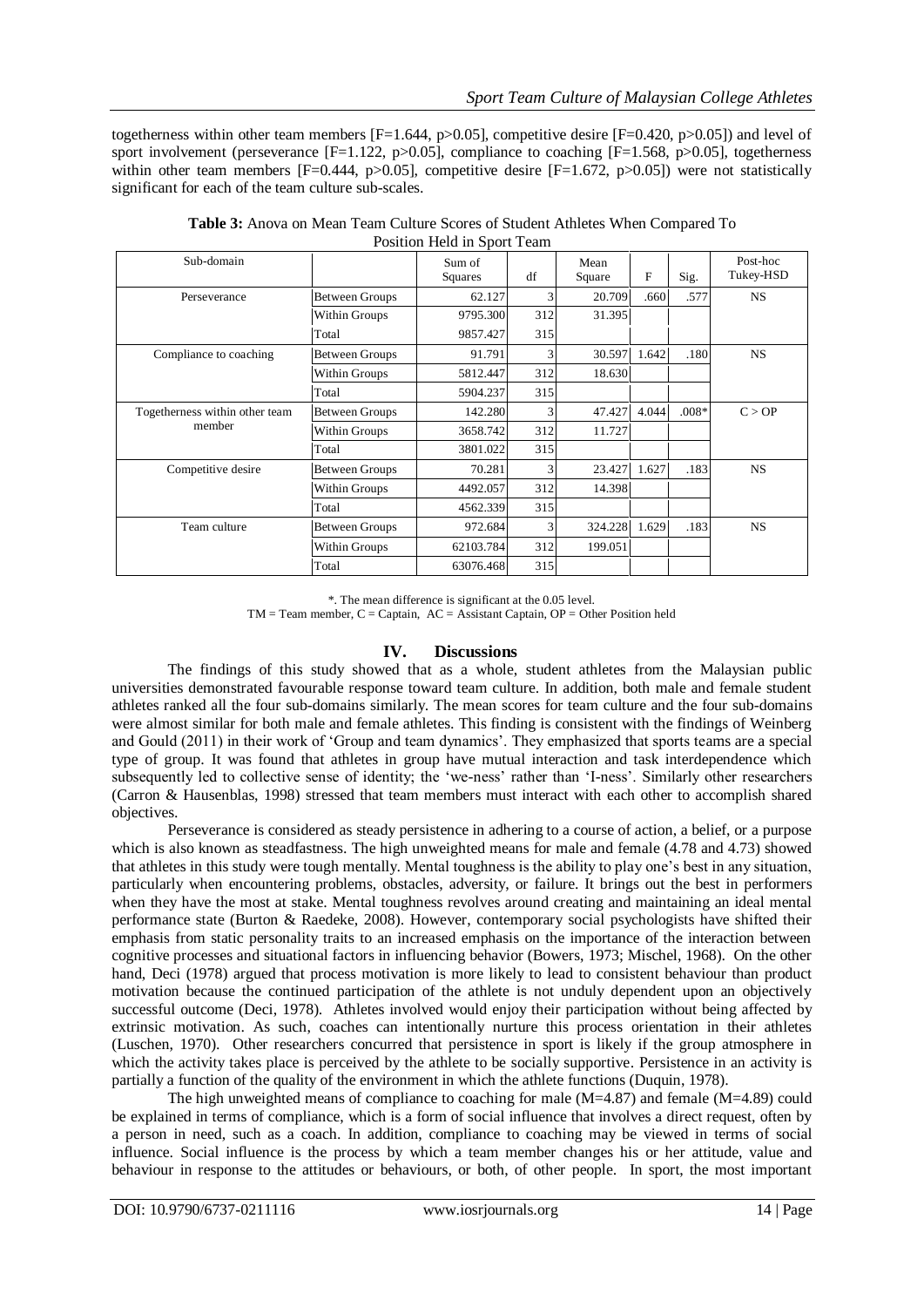feature of a team that influences us to change our behaviour is the relative importance of the team to us. When a person is influenced by many, and goes along with their decision, the person is said to be conformed to the group. Although people are likely to conform to a unanimous majority, the conformity level reduces (but not disappear) when the majority is no longer unanimous. Conformity to others is likely to increase as the number of people in the group also increases. There is no exact group size at which conformity will peak, which could apply to sports teams. Similarly, the high values of 'togetherness within other team member' sub-domain for both male and female athletes (unweighted mean =  $5.02 \& 5.01$ ) mean that the spirits of team members to stick together as family members was very high (unweighted mean > 3.5) (Kao & Cheng, 2005) and it is definitely the results of team members compliance to coaching as well.

As for the high unweighted means for competitive desire for male (M=4.81) and female (M=4.74), this maybe due to the fact that highly competitive person tends to seek out competitive situations and be more motivated to achieve than person with lower levels of competitiveness. This is supported by Gill and Decter's (1988) three competitive orientations: competitiveness, win orientation and goal orientation. According to Gill and Dector (1988), competitiveness is an enjoyment of competition and desire to strive for success in competitive sport settings. A competitive person simply loves to compete and actively seeks competitive situations. When the focus is to win in a competition, a person is said to be in the 'win orientation'. Due to the focus on interpersonal comparison and winning in competitions; winning becomes more important than improving their personal best. However, in certain situations, an individual's desire to compete is just to improve on personal performance. When that happens, the orientation is said to be 'goal orientation'. Gill (1988) found that males were more competitive and also scored high on win orientation as compared to females who scored high on task orientation. Gill (1988) also found that athletes scored higher on the three orientations especially the competitiveness sub-scale, as compared to non-athletes. However, other research findings (Gill, 1988; Weinberg, Burton, Yukelson & Weigand, 2000) revealed that athletes are task oriented, giving importance to improving their achievement and placing winning as the second important goals. In addition, other researchers (Hardy, Jones & Gould, 1996) found that elite athletes scored high on both win and goal orientation.

As majority of the athletes were from team sports (72.5% of the total number of athletes), the nonsignificant results may be explained by Carron's (1982) statement that the teams that stay together for a long time have a strong desire for group success and also exhibit high levels of group cohesion. Similarly, other researchers (Smith & Bar-Eli, 2007) emphasized that the rate of interaction among team members is greatly enhanced in interacting-type team sports since the task is such that it requires member-reliance upon others to complete their sub-task. In addition athletes' positive team culture may also be explained in terms of self – satisfaction (Carron & Dennis, 2001). When athletes are satisfied, their task and social cohesion improve Widmeyer & Williams, 1991) and this leads to positive team culture. This finding is not consistent to the findings of Granito and Rainey (1988) who found that level of competition seems to influence cohesion, with high school teams being more cohesive than collegiate teams. However, team culture may be developed by mere characteristics of team being more distinctive from others because they have special uniforms and unique group names (Weinberg & Gould, 2011).

The findings on the 'togetherness within other team member' domain showed significant differences between athletes holding the position of captain ( $M = 26.35$ ) and athletes holding other posts in the team ( $M =$ 22.33). Leadership in sport depend on characteristics of leaders, group members and situations (Smith & Bar-Eli, 2007). The higher mean value of athletes holding team captain post as compared to those team members holding other post (other than assistant team captain) may be explained in terms of responsibility to the team. Team captain has to play a more crucial role as compared to those athletes holding other sport team posts. Leadership not only provide direction to others (team members) but also to develop team culture to achieve common goals. In this context, the team captain has to unite team members to form team culture (Martens, 2012). Gallucci (2008) stressed that a team thrives and make togetherness a top priority when members have time for each other, treat each other fairly, follow agreed-upon rules, respect and trust each other.

# **V. Conclusion And Recommendation**

This study examined sport team culture among athletes in the Malaysian Public Universities. Research findings revealed that there were more male student athletes (60.8%) than female athletes (39.2%). Majority (73%) of the athletes was involved in team sports; 57% of them were in university and state teams with almost 60% of them male. Only 14.5% of the athletes hold a leadership position. The ranking of team culture subdomains showed that 'togetherness within other team member' sub-domain was ranked first, 'compliance to coaching' second, 'competitive desire' third and 'perseverance' forth for the respondents of the whole sample. Inferential statistics found that there were no significant differences in team culture among athletes according to gender, age groups, category of sports and level of involvement. However, ANOVA results of team culture on